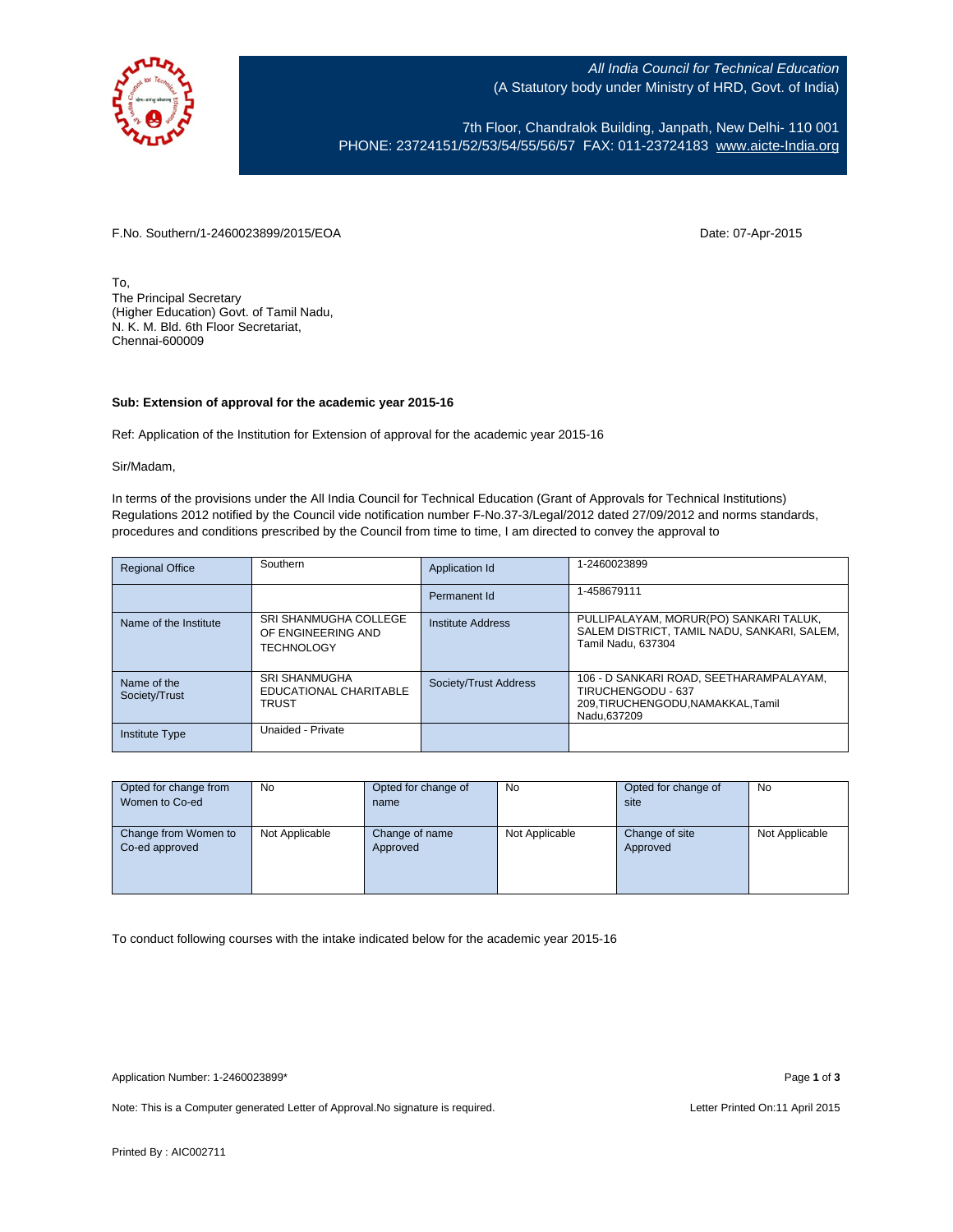

## All India Council for Technical Education (A Statutory body under Ministry of HRD, Govt. of India)

7th Floor, Chandralok Building, Janpath, New Delhi- 110 001 PHONE: 23724151/52/53/54/55/56/57 FAX: 011-23724183 [www.aicte-India.org](http://www.aicte-india.org/)

| Application Id: 1-2460023899                          |              | Course                                     |                                                                                  | <b>Affiliating Body</b>    |                             |                 |                              |                     |                     |                                          |
|-------------------------------------------------------|--------------|--------------------------------------------|----------------------------------------------------------------------------------|----------------------------|-----------------------------|-----------------|------------------------------|---------------------|---------------------|------------------------------------------|
| Program                                               | Shift        | Level                                      |                                                                                  | Full/Part Time             |                             | Intake 2014-15  | Intake Approved for<br>15-16 | NRI Approval status | PIO Approval status | Foreign Collaboration<br>Approval status |
| <b>ENGINEERING</b><br><b>AND</b><br><b>TECHNOLOGY</b> | 1st<br>Shift | POST<br><b>GRADUA</b><br><b>TE</b>         | <b>COMPUTER</b><br><b>SCIENCE AND</b><br><b>ENGINEERING</b>                      | <b>FULL</b><br><b>TIME</b> | Anna University,<br>Chennai | $\overline{18}$ | 18                           | <b>NA</b>           | <b>NA</b>           | <b>NA</b>                                |
| <b>ENGINEERING</b><br><b>AND</b><br><b>TECHNOLOGY</b> | 1st<br>Shift | <b>UNDER</b><br><b>GRADUA</b><br><b>TE</b> | <b>CIVIL</b><br><b>ENGINEERING</b>                                               | <b>FULL</b><br><b>TIME</b> | Anna University,<br>Chennai | 60              | 60                           | <b>NA</b>           | NA                  | <b>NA</b>                                |
| <b>ENGINEERING</b><br><b>AND</b><br><b>TECHNOLOGY</b> | 1st<br>Shift | <b>UNDER</b><br><b>GRADUA</b><br><b>TE</b> | <b>COMPUTER</b><br><b>SCIENCE AND</b><br><b>ENGINEERING</b>                      | <b>FULL</b><br><b>TIME</b> | Anna University,<br>Chennai | 60              | 60                           | <b>NA</b>           | <b>NA</b>           | <b>NA</b>                                |
| <b>ENGINEERING</b><br><b>AND</b><br><b>TECHNOLOGY</b> | 1st<br>Shift | <b>UNDER</b><br><b>GRADUA</b><br><b>TE</b> | <b>ELECTRONICS</b><br><b>AND</b><br><b>COMMUNICATION</b><br><b>S ENGINEERING</b> | <b>FULL</b><br><b>TIME</b> | Anna University,<br>Chennai | 60              | 60                           | <b>NA</b>           | <b>NA</b>           | <b>NA</b>                                |
| <b>ENGINEERING</b><br><b>AND</b><br><b>TECHNOLOGY</b> | 1st<br>Shift | <b>UNDER</b><br><b>GRADUA</b><br><b>TE</b> | <b>MECHANICAL</b><br><b>ENGINEERING</b>                                          | <b>FULL</b><br><b>TIME</b> | Anna University,<br>Chennai | 120             | 60                           | <b>NA</b>           | <b>NA</b>           | <b>NA</b>                                |

Note: Validity of the course details may be verified at www.aicte-india.org>departments>approvals

The above mentioned approval is subject to the condition that SRI SHANMUGHA COLLEGE OF ENGINEERING AND TECHNOLOGY shall follow and adhere to the Regulations, guidelines and directions issued by AICTE from time to time and the undertaking / affidavit given by the institution along with the application submitted by the institution on portal.

In case of any differences in content in this Computer generated Extension of Approval Letter, the content/information as approved by the Executive Council / General Council as available on the record of AICTE shall be final and binding.

Strict compliance of Anti-Ragging Regulation:- Approval is subject to strict compliance of provisions made in AICTE Regulation notified vide F. No. 37-3/Legal/AICTE/2009 dated July 1, 2009 for Prevention and Prohibition of Ragging in Technical Institutions. In case Institution fails to take adequate steps to Prevent Ragging or fails to act in accordance with AICTE Regulation or fails to punish perpetrators or incidents of Ragging, it will be liable to take any action as defined under clause 9(4) of the said Regulation.

Note: This is a Computer generated Letter of Approval.No signature is required. Letter According the state of the Letter Printed On:11 April 2015